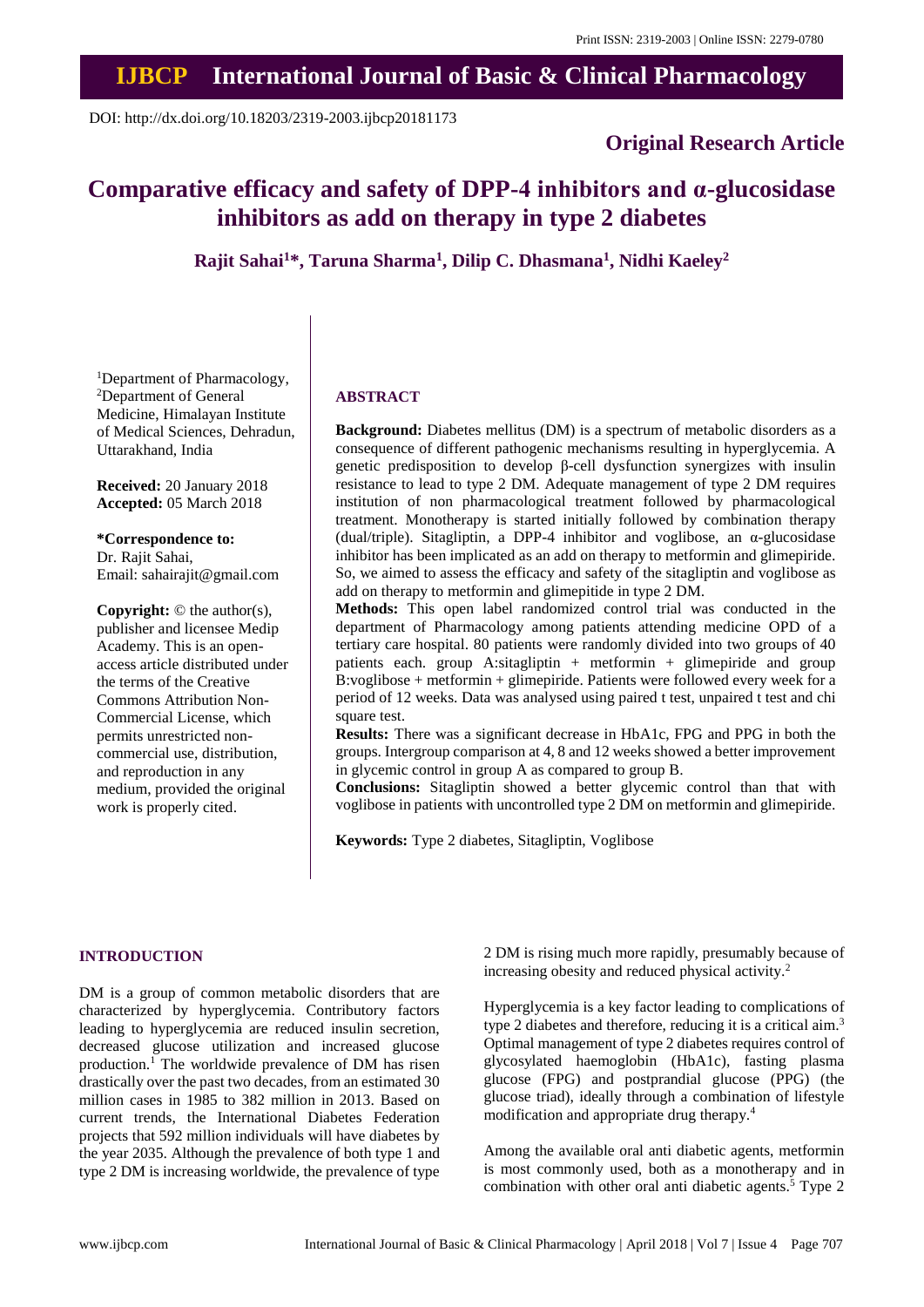diabetes is a progressive illness, with most patients experiencing a progressive deterioration in glycemic control so treatment with a single oral anti diabetic agent is often unsuccessful at achieving glycemic control in subjects with type 2 DM.<sup>6</sup> Therefore a dual combination therapy is needed. The most popular dual combination treatment for uncontrolled type 2 DM is metformin and sulfonylureas.<sup>7</sup>

Among the sulfonylureas glimepiride is considered to have a greater potency and better safety profile and is the commonest to be prescribed with metformin.<sup>8</sup> Nevertheless, dual combination therapy with metformin and a sulfonylurea may not achieve or maintain adequate glycemic control.<sup>6</sup> This necessitates the addition of a third oral anti diabetic agent which is increasingly being used in clinical practice. 9

Sitagliptin, a dipeptidyl peptidase-4 (DPP-4) inhibitor has been shown to improve glycemic control and to be welltolerated in large multinational, placebo-controlled and active-controlled trials both as monotherapy and when given in combination with other oral anti-diabetic agents.<sup>10</sup> DPP-4 inhibition leads to an increase in the concentration of the incretins i.e. glucagon like peptide-1 and glucose dependent insulinotropic polypeptide. These incretins help in insulin secretion from the β-cell of pancreas and ultimately result in achieving glycemic control. $^{11}$ 

Voglibose, a  $\alpha$ -glucosidase inhibitor has shown efficacy with a relatively favourable safety profile and is recommended to be given in combination with other oral anti diabetic agents.  $\alpha$ -glucosidase inhibition results in a decrease in the carbohydrate absorption (converted to glucose) from the intestine and thereby leading to a decrease in the blood sugar levels.<sup>12</sup>

Given the increasing complexities in managing type 2 DM, interest in the development, use and potential benefits of combination therapies has grown steadily.<sup>13</sup> Although both of these drugs are commonly used nowadays but due to scarcity of data on head to head comparison of sitagliptin and voglibose as an add on therapy to metformin and glimepiride; we planned this study to compare the efficacy and safety of these drugs and to test the hypothesis that sitagliptin is better than voglibose in achieving glycemic control.

#### **METHODS**

The study was conducted in the Department of Pharmacology in collaboration with Department of General Medicine of the Himalayan Institute of Medical Sciences, Swami Ram Nagar, Dehradun over a period of twelve months (January 2016 to December 2016). The study protocol was approved by the Institutional Ethics Committee. Patients presenting to Medicine OPD with type 2 diabetes were recruited in the study after taking written informed consent.

#### *Study design*

It was an open label randomized control trial. On the basis of OPD records of previous years a total of 80 patients were included in the study.

#### *Inclusion criteria*

- Patients with uncomplicated type 2 Diabetes Mellitus
- Uncontrolled Type 2 DM patients taking maximum tolerated dose of Metformin (2gm/day) and Glimepiride (3mg/day)
- Patients of either sex between 18-60 years of age
- HbA1c  $\geq$ 8.5%.

#### *Exclusion criteria*

- Patients with type 1 Diabetes Mellitus
- Patients with any acute or long term clinically detectable complication
- HbA1c <8.5%
- Pregnant/Lactating women
- $eGFR < 60$  ml/min/1.73m<sup>2</sup>
- Any history of cardiovascular disease including congestive heart failure
- Any known hypersensitivity to these drugs
- Any co-morbid conditions.

Patients were randomly divided into two groups via simple random technique (40 each). Drugs were prescribed, and the doses titrated as per the physician's discretion. Group A (n=40) patients received sitagliptin (50-100mg/day) with maximum tolerated dose of metformin and glimepiride. Group B (n=40) patients received voglibose (0.2-0.9mg/day) with maximum tolerated dose of metformin and glimepiride.

Demographic details and history were recorded at the time of recruitment. A detailed physical examination was also done. Body mass index (BMI) and waist-hip ratio (WHR) were determined for all patients and recorded with above mentioned details in the same case-recording form. FPG, PPG and HbA1c were tested on the day of recruitment along with other baseline parameters. In addition, patients were also asked to follow individual dietary chart as advised by the physician and to maintain a diary.

Follow up: Patients were followed up every 4 weeks for a period of 12 weeks. During the follow up visit, patients were questioned about the adverse drug events and drug compliance. Body weight was measured, recorded and the patients were tested for FPG and PPG. HbA1c was tested at 12 weeks. WHR was also determined again at 12 weeks.

The primary end point was to achieve targeted HbA1c:  $\langle 7\% \rangle$  or reduction upto 1.5% over 12 weeks and the secondary end point was to achieve targeted FPG: 80- 130mg/dl and PPG: <180mg/dl.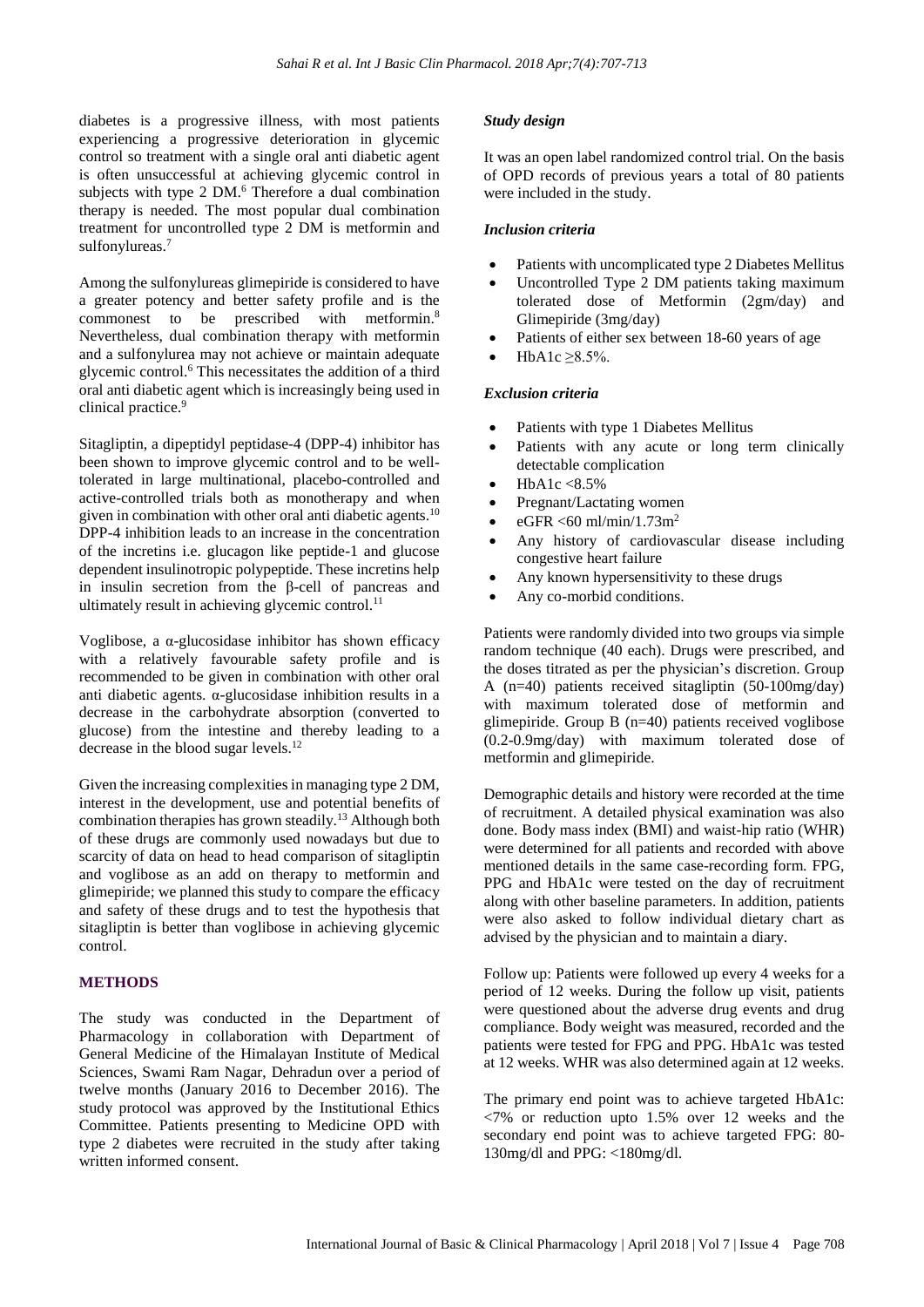#### *Data management and statistical analysis*

The treatment groups were compared and results were analyzed using available statistical software Microsoft excel 2007 and SPSS version 20.0. The demographic profile of the study population like age, duration of disease, BMI, serum creatinine and eGFR were expressed as mean and standard deviation. The family history, gender distribution, education status and addiction history were expressed as proportion. The pre and post therapy comparison of HbA1c and BMI in the same group was done by paired-t- test. Repeated measures like FPG and PPG at every month was tested using repeated measures ANOVA. Inter group comparison for HbA1c, FPG, PPG and BMI were done using unpaired- t-test. Secondary end point analysis of FPG was done using chi square test. Descriptive analysis was represented by graphical representation wherever required using Microsoft Excel 2007. Adverse drug events were analysed using descriptive statistics and intergroup analysis for the same was done using chi square test. A p value of  $< 0.05$  was considered significant.

#### **RESULTS**

#### **Table 1: Demographic profile of patients included in study groups A and B.**

| <b>Parameters</b>                       | Group $A, n=40$        | Group $B$ , $n=40$    |
|-----------------------------------------|------------------------|-----------------------|
| Age (years)                             | 48.50±9.373*           | 46.27±9.578*          |
| Sex distribution<br>M/F                 | 18/22                  | 24/16                 |
| Positive family<br>history              | 33                     | 33                    |
| Duration of<br>diabetes (years)         | $8.00 \pm 3.588*$      | $6.83 \pm 3.795*$     |
| <b>Education Status</b>                 |                        |                       |
| Metric                                  | 8                      | 14                    |
| Intermediate                            | 13                     | 17                    |
| Graduate                                | 19                     | 9                     |
| Rural/Urban                             | 8/32                   | 6/34                  |
| Diet: Veg/Non<br>veg                    | 25/15                  | 27/13                 |
| <b>Addiction</b>                        |                        |                       |
| Smoker                                  | 6                      | 13                    |
| Alcoholic                               | 13                     | 27                    |
| BMI (kg/m <sup>2</sup> )                | $26.999 + 2.641*$      | 26.075±2.979*         |
| Waist-hip ratio,<br>Males               | $1.033 \pm 0.108$ *    | $0.975 \pm 0.115$ *   |
| Waist-hip ratio,<br>Females             | $1.004 \pm 0.089$ *    | $1.037 \pm 0.050$ *   |
| Serum creatinine<br>(mg/dl)             | $0.703 + 0.147*$       | $0.752 + 0.144*$      |
| $e$ GFR<br>(ml/min/1.73m <sup>2</sup> ) | $116.609 \pm 31.756*$  | $111.638 \pm 32.534*$ |
| $HbA1c$ $(\%)$                          | $9.895 \pm 0.148*$     | $9.855 \pm 0.141*$    |
| FPG (mg/dl)                             | $176.15 \pm 11.641$ *# | 181.95±11.873*        |
| PPG (mg/dl)                             | 264.73±15.768*#        | 272.25±15.060*        |

Values expressed as Mean  $\pm$  SD, #p value <0.05 versus Group B baseline values

All the baseline characteristics were comparable between the two groups except the baseline FPG and PPG values. Baseline HbA1c, FPG and PPG in both group A and group B were higher than the normal value (Table 1). The daily dose of metformin and glimepiride used in both the groups were 2g and 3mg respectively. The mean daily dose of sitagliptin in Group A was 77.5±25.191 and that of voglibose in Group B was 0.645±0.108.

HbA1c reduction was observed in both the groups. In group A the mean reduction at 12 weeks was 0.48 % which was statistically significant ( $p<0.05$ ), whereas in group B the reduction in HbA1c was 0.23 % which was also statistically significant (p<0.05). None of the patients in both the groups achieved HbA1c goal of <7 % or a reduction of 1.5 %. In terms of weight reduction there was significant reduction in both the treatment groups A  $(p<0.05)$  and B  $(p<0.05)$  which was reflected in the BMI (Table 2).

#### **Table 2: Pre and post therapy comparisons of HbA1c and BMI in both the study groups.**

| <b>Parameter</b>     | Group | <b>Baseline</b><br>$mean \pm SD$ | 12 weeks<br>mean±SD |
|----------------------|-------|----------------------------------|---------------------|
| HbA1c                | A     | $9.895 \pm 0.148$                | $9.407 \pm 0.140*$  |
| (%)                  | в     | $9.855 \pm 0.141$                | $9.620 \pm 0.150$ * |
| <b>BMI</b>           | А     | $26.999 \pm 2.64$                | 26.798±2.592*       |
| (kg/m <sup>2</sup> ) | В     | $26.075 \pm 2.97$                | $25.931 \pm 2.937*$ |

Paired t test, \*p<0.05 versus corresponding baseline values

The reduction in mean FPG levels measured in the outpatient clinic (mean of all measurements during 12 week period) was significant in both the study groups ( $p<0.05$ ). The FPG reduced 4 weeks after initiation of therapy and continued to decrease further. The mean change reduction in FPG at 4, 8 and 12 weeks from baseline was statistically significant both in group A  $(p<0.05)$  and in group B  $(p<0.05)$  (Table 3). PPG was also reduced in both the groups 4 weeks after initiation of therapy. The mean change reduction in PPG at 4, 8 and 12 weeks was statistically significant both in group A  $(p<0.05)$  and in group B  $(p<0.05)$  (Table 3).

The inter group comparison for mean change in HbA1c between group A and group B showed a significant difference between the two groups. The mean change was higher in group A ( $p<0.05$ ) than in group B. The mean change for BMI between the two groups was however non significant (p=0.153) which was the direct result of minimal weight reduction in both the groups. In addition there was no significant change observed between the two groups in terms of change in waist-hip ratio at the end of 12 weeks (Table 4).

On comparison of mean change reduction of FPG and PPG at 4 weeks the mean change was significant for both FPG and PPG. The mean change at 4 weeks for FPG and PPG was higher in group A ( $p<0.05$ ) than in group B (Table 5). The mean change between group A and group B at 8 weeks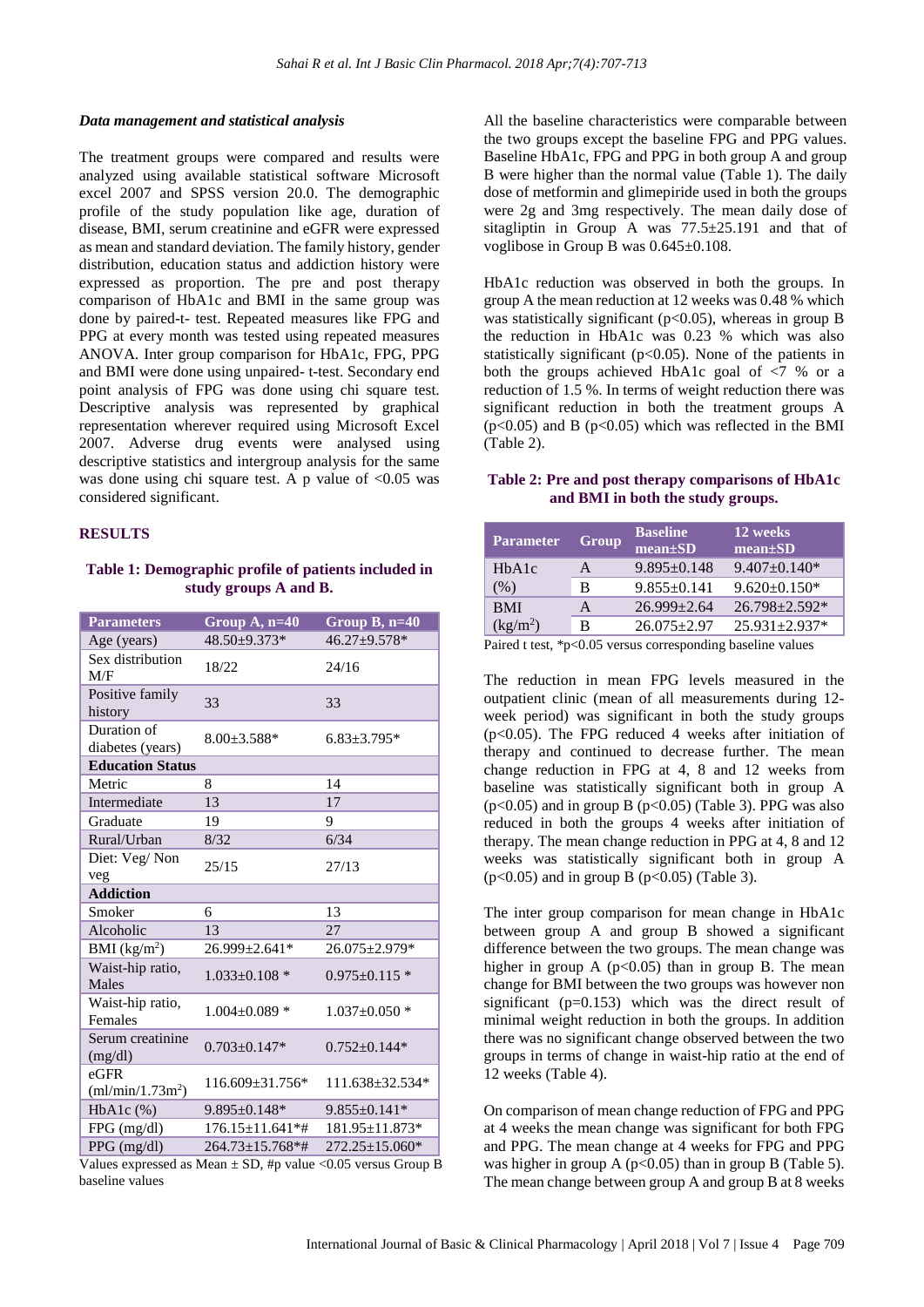was significant for both FPG and PPG. The change was higher in group A ( $p<0.05$ ) for both FPG and PPG (Table 5). At 12 weeks the change in FPG between group A and group B was statistically significant as was with PPG. The mean change was found to be higher at 12 weeks in group A ( $p<0.05$ ) than in group B (Table 5).

#### **Table 3: Intra group analysis of FPG and PPG in both the study groups.**

| <b>Parameter</b> | Group | <b>Baseline</b><br>$Mean \pm SD$ | 4 weeks<br>Mean+SD   | 8 weeks<br><b>Mean</b> ±SD | 12 weeks<br>$Mean \pm SD$ |
|------------------|-------|----------------------------------|----------------------|----------------------------|---------------------------|
| <b>FPG</b>       |       | $176.15 + 11.641$                | $164.20 + 11.246*$   | $148.93 + 11.025*$         | $127.50 + 10.551*$        |
| (mg/dl)          |       | $181.95 + 11.873$                | $175.30 + 11.316*$   | $164.88 + 11.303*$         | $151.45 + 10.471*$        |
| <b>PPG</b>       |       | $264.73 \pm 15.768$              | $242.48 + 15.294*$   | $220.35 + 15.177*$         | $197.40 + 14.853*$        |
| (mg/dl)          |       | $272.25 + 15.060$                | $260.38 \pm 14.964*$ | $250.05 + 14.763*$         | 238.78+14.892*            |

Repeated measures ANOVA, \*p<0.05 versus corresponding baseline values

#### Table 4: Comparison of mean change of HbA1c and BMI from baseline up to 12 weeks between the study groups.

| <b>Parameter</b> | <b>Group</b> | Mean change Mean $\pm$ SD |
|------------------|--------------|---------------------------|
|                  |              | $0.488 + 0.056*$          |
| HbAlc $(\%)$     |              | $0.235 \pm 0.073$         |
|                  |              | $0.200 \pm 0.184$         |
| BMI $(kg/m^2)$   | Đ            | $0.144 + 0.163$           |

Unpaired t test, \*p<0.05 versus Group B values at 12 weeks

#### Table 5: Comparison of mean change of FPG and PPG from baseline up to 4, 8 and 12 weeks between the **study groups.**

| <b>Parameter</b> | <b>Groups</b> | <b>Mean change from</b><br><b>baseline to 4 weeks</b><br>$(Mean \pm S.D.)$ | <b>Mean change from</b><br>baseline to 8 weeks<br>$Mean \pm S.D.$ | <b>Mean change from</b><br>baseline to 12 weeks<br>$Mean \pm S.D.$ |
|------------------|---------------|----------------------------------------------------------------------------|-------------------------------------------------------------------|--------------------------------------------------------------------|
| <b>FPG</b>       | A             | $11.95 \pm 1.108*$                                                         | $27.23 \pm 1.493*$                                                | $48.65 \pm 2.045*$                                                 |
| (mg/dl)          | B             | $6.65 \pm 1.578$                                                           | $17.08 \pm 2.141$                                                 | $30.50 \pm 4.679$                                                  |
| <b>PPG</b>       |               | $22.25 \pm 2.780*$                                                         | 44.38±2.072*                                                      | $67.33 \pm 3.041*$                                                 |
| (mg/dl)          | B             | $11.88 + 2.174$                                                            | $22.20 + 4.773$                                                   | $33.48 + 4.685$                                                    |

Unpaired t test, \*p<0.05 versus Group B mean change values at 4, 8 and 12 weeks respectively



\*Values expressed as Mean

#### **Figure 1: Changes in FPG in both the study groups over the period of 12 weeks.**



\*Values expressed as Mean

#### **Figure 2: Changes in PPG in both the study groups over the period of 12 weeks.**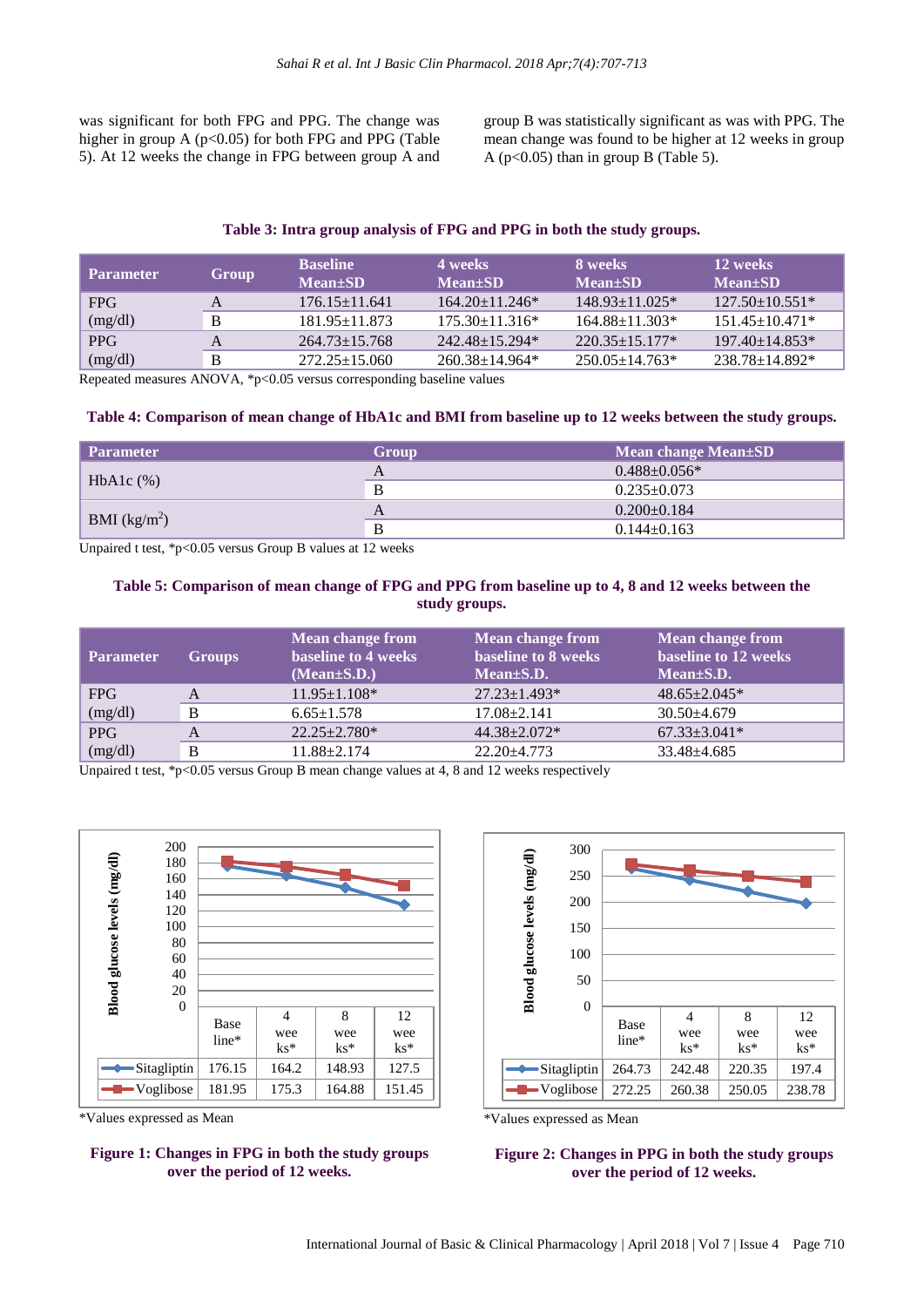| Table 6: Adverse drug reactions in both the study |  |
|---------------------------------------------------|--|
| groups during the study period of 12 weeks.       |  |

| <b>Adverse drug reactions</b> | <b>Group A</b> | <b>Group B</b> |
|-------------------------------|----------------|----------------|
| <b>Nausea</b>                 |                |                |
| Gastritis                     |                |                |
| Nasopharyngitis               |                |                |
| Loose stools                  |                |                |
| Headache                      |                |                |
| <b>Bloating</b>               |                |                |
| Flatulence                    |                |                |
| Total                         |                | 18             |

At the end of 12 weeks, 24 patients in the sitagliptin group and 3 patients in the voglibose group achieved the target FPG of <130 mg/dl and this was found to be significant  $(\chi^2=24.654, \text{ p}<0.05)$ . In addition, 7 patients achieved the target PPG of <180 mg/dl in the sitagliptin group whereas none achieved it in the voglibose group. Throughout the study period majority of the patients in sitagliptin group  $(n=34)$  and voglibose group  $(n=29)$  followed the dietary advice suggested by the dietician.

There was a total of 26 adverse drug reactions seen in the study. Group A had a total of 8 adverse drug reactions whereas Group B had a total of 18 adverse drug reactions (Table 6). None of the adverse drug reactions reported was serious in nature or required hospitalization and was treated with either reconciling or by giving symptomatic treatment. None of the patients discontinued the study due to adverse drug reactions. There was a significant difference between the total adverse drug reactions of the two groups ( $\chi^2$ =5.698, p<0.05).

#### **DISCUSSION**

Study by Matsushima Y et al, for demonstrating the pleiotropic effects of sitagliptin and voglibose as an add on therapy showed the BMI at baseline in the sitagliptin group to be  $24.9\pm4.5\text{kg/m}^2$  and  $25.1\pm4.5\text{kg/m}^2$  in the voglibose group, which wassimilar to our study in which the baseline BMI in group A and group B were  $26.999 \pm 2.641 \text{kg/m}^2$  and  $26.075 \pm 2.979 \text{kg/m}^2$  respectively.<sup>14</sup> BMI values are defined according to the recommendations of Indian Council of Medical Research for Indians. A person is said to be obese if BMI is  $\geq 25 \text{kg/m}^2$ , overweight if BMI is between 23-24.9kg/m<sup>2</sup>.<sup>15</sup>

In the above study, the change in BMI at 12 weeks was not significant in the sitagliptin group  $(24.9 \pm 4.4 \text{kg/m}^2)$  but was significant in the voglibose group  $(24.9 \pm 4.4 \text{kg/m}^2)$ . In contrast to this, there was a significant decrease in BMI in both sitagliptin  $(26.798 \pm 2.592 \text{kg/m}^2)$  and voglibose group  $(25.931 \pm 2.937 \text{ kg/m}^2)$  in our study. The reason for significant reduction of BMI can be due to follow of proper dietary advice as given by the dietician to the patients in both the groups of our study. The intergroup comparison for BMI in our study showed a non significant reduction which is in accordance with the above study.

The baseline HbA1c values in the present study were 9.895±0.148% in group A and 9.855±0.141% in group B. Study by Hermansen K et al, comparing efficacy and safety of sitagliptin with placebo as add on therapy to metformin and glimepiride had a baseline HbA1c value of 8.27±0.73%, which was much lower compared to that found in our study.<sup>16</sup> Another study conducted by Rao C et al, for evaluation of efficacy and safety of voglibose as add on therapy to metformin and glimepiride had a baseline HbA1c value of 8.86±0.711%, which was also much lower compared to our study.<sup>17</sup> Both the groups in our study were comparable in terms of their baseline HbA1c values. Study by Yokoh H et al, which compared efficacy and safety of DPP-4 inhibitor and  $\alpha$ -glucosidase inhibitor showed that the patients in the sitagliptin group achieved HbA1c target value of <7% at the end of 12 weeks which was in contrast to our study where none of the patients achieved the target HbA1c value of <7% or reduction by 1.5% by the end of 12 weeks.<sup>18</sup> This could be due to higher baseline HbA1c values of the patients in our study and shorter duration of study.

At the end of 12 weeks the HbA1c decreased by 0.488±0.056% in the sitagliptin group. This reduction was found to be significant within the group. The mean reduction was not in accordance with the study by Hermansen K et al, showing a reduction in HbA1c by 0.59% with sitagliptin at 24 weeks.<sup>16</sup> Yokoh H et al, also showed a reduction with sitagliptin by 0.7% at the end of 12 weeks which was not in contrast with our study.<sup>18</sup> In our study the HbA1c value for the voglibose group reduced by 0.235±0.073% at the end of 12 weeks. This reduction was found to be significant within the group. Jha VK et al, demonstrated a decrease by 0.84% with voglibose as add on therapy to metformin and glimepiride. This difference was much higher as compared to our study. Reduction in HbA1c value of another study by Matsushima et al, showed a difference of 0.3% at the end of 12 weeks which was in accordance to our study.<sup>14</sup> Shorter duration of study and higher baseline HbA1c values may be the reason for such deviations in reduction in both the groups. When comparing between group differences of HbA1c sitagliptin showed a higher reduction as compared to the voglibose group and this was found to be significant. Yokoh H et al, also demonstrated a higher and significant reduction with sitagliptin at 12 weeks.<sup>18</sup>

The mean baseline FPG was 176.15±11.641mg/dl in the sitaglitpin group and 181.95±11.873mg/dl in the voglibose group. The study conducted by Schernthaner G et al, comparing efficacy and safety of canagliflozin and sitagliptin as add on therapy to metformin and glimepiride had a baseline FPG value of 165.8±44.9mg/dl in sitagliptin group which was lower than that of our study.<sup>19</sup> Patients who were treated with voglibose in the study by Jha VK et al, had a baseline FPG value of 148±35mg/dl, which was much lower compared to our study.<sup>20</sup> In our study, the change in FPG values at week 4, 8 and 12 in the sitagliptin group were 164.20±11.246mg/dl, 148.93±11.025mg/dl and 127.50±10.551mg/dl respectively. These changes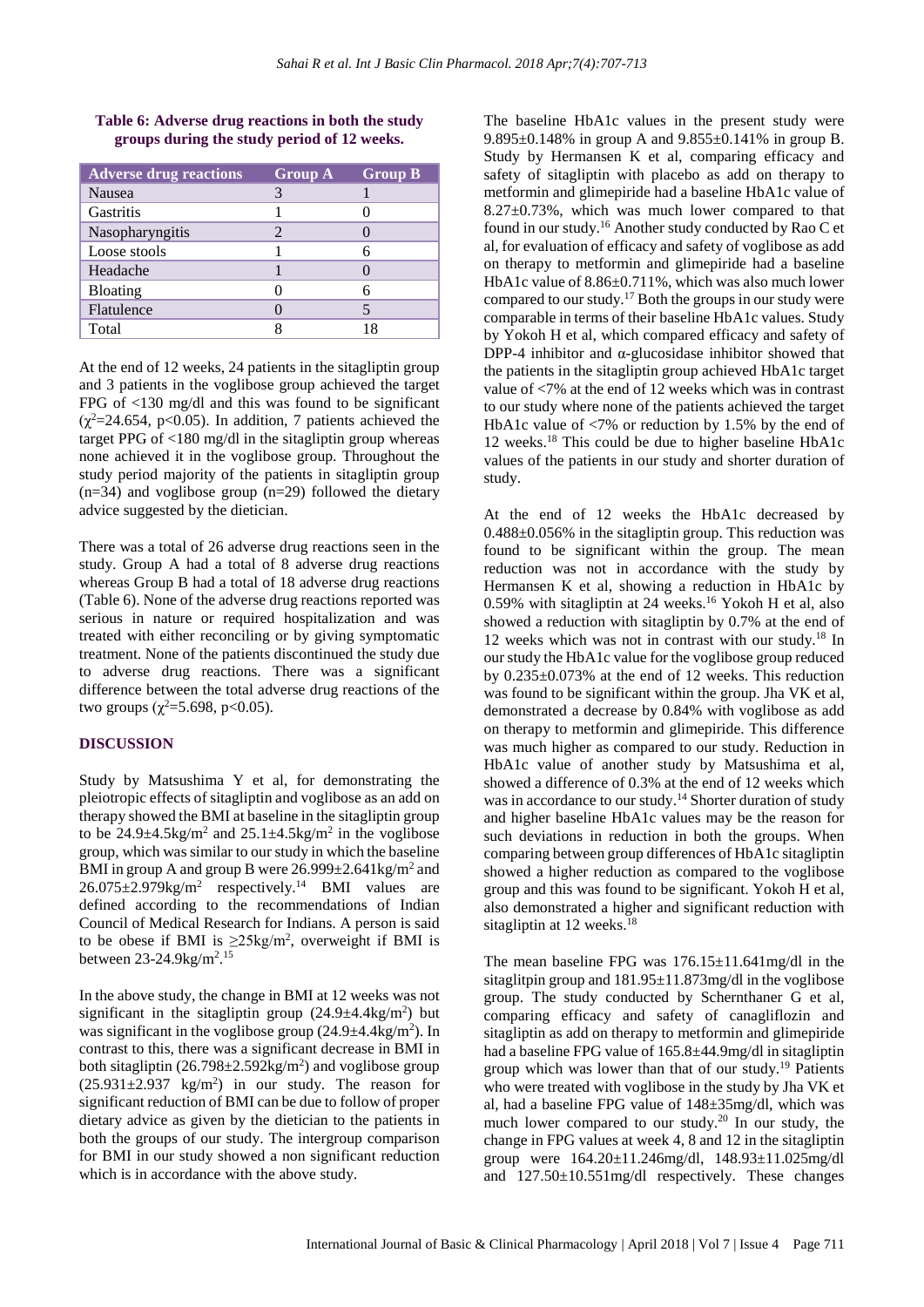were found to be significant at  $p<0.05$ . Similarly, in the voglibose group the change in FPG values at 4, 8 and 12 weeks were 175.30±11.316mg/dl, 164.88±11.303mg/dl and 151.45±10.471mg/dl respectively. These changes were also found to be significant at  $p<0.05$ . Secondary end point of FPG was reached by 24 patients in the sitagliptin group and only 3 patients in the voglibose group at the end of 12 weeks with the combination therapy.

The mean PPG in the sitagliptin group reduced from 264.73±15.768mg/dl at baseline to 242.48±15.294mg/dl to 220.35±15.177mg/dl to 197.40±14.83mg/dl at 4, 8 and 12 weeks respectively. Likewise, the mean PPG in the voglibose group reduced from 272.25±15.060mg/dl at baseline to 260.38±14.964mg/dl to 260.38±14.964mg/dl to 250.05±14.763mg/dl to 238.78±14.892mg/dl. In both the groups this change was found to be significant at p <0.05. Secondary end point of PPG was reached by 7 patients in the sitagliptin group and none in the voglibose group.

The FPG and PPG values at baseline were not comparable so to perform inter group analysis mean change was calculated which showed a higher and significant change in FPG at week  $4$   $(11.95\pm1.108 \text{ mg/dl})$ , week  $8$  $(27.23 \pm 1.493 \text{ mg/dl})$  and week 12  $(48.65 \pm 2.045 \text{ mg/dl})$  in the sitagliptin group. Similarly, mean change in PPG values also showed a higher and significant change at week 4 (22.25±2.780 mg/dl), 8 (44.38±2.072 mg/dl) and 12  $(67.33\pm3.041 \text{ mg/dl})$  in the sitagliptin group. Mean changes in both FPG and PPG were significant at  $p<0.05$ . In the study by Liu SC et al, the mean change in the FPG of the sitagliptin group at 12 weeks was 22.8mg/dl which was significant and but in contrast to the mean change from our study.<sup>21</sup> Rao C et al, showed a decrement in FPG by 20.2 mg/dl at 12 weeks when voglibose was used as add on therapy to metformin and glimepiride.<sup>17</sup> The mean change in PPG with voglibose in the same study at the end of 12 weeks was 64.4mg/dl. This was also in contrast to our study which showed a decrease in FPG at 12 weeks by 30.50±2.045 mg/dl which was significant within the group. Another study by Jha VK et al, showed a mean decrease in FPG with voglibose by 45mg/dl at the end of 12 weeks which was higher than in our study. The mean reduction in PPG value from baseline at 12 weeks for the similar study was 76±16mg/dl which was much higher as compared to our study.<sup>20</sup> The reasons for the deviation from the reductions in blood glucose levels could be due to higher baseline values, absence of concomitant drugs in patients and shorter duration of our study.

There were 26 adverse drug reactions reported in our study. 8 adverse drug reactions were reported in total by the patients taking sitagliptin and 18 were reported by the patients taking voglibose. This difference in the total number of adverse drug reactions was found to be significant at  $p<0.05$ . This was in accordance with the study by Yokoh H et al.<sup>18</sup> The most common adverse drug reaction observed with voglibose was of gastrointestinal in nature, which was also in accordance with the study. There

were no episodes of hypoglycaemia reported in our study. Study by Nauck MA et al, reported a 32% incidence of hypoglycaemia in patients being treated with sitagliptin and metformin.<sup>22</sup> In the present open label randomized control study sitagliptin and voglibose as add-on therapy to metformin and glimepiride showed reduction in FPG, PPG and HbA1c. However, sitagliptin showed better glycemic control as compared to voglibose. So, it can be concluded that sitagliptin shows a better glycemic control as compared to voglibose as add on therapy to metformin and glimepiride. Major limitations of the study were small sample size, short follow up and lack of blinding in the study groups.

#### **ACKNOWLEDGEMENTS**

Authors would like to thank the management of Himalayan Institute of Medical Sciences for helping me in completion of the study. I would also like to thank the faculty of Department of Pharmacology, HIMS for smooth conduct of the study. A study is not complete without the cooperation of my fellow colleagues whose co-operation during the conduct of the study cannot be forgotten.

#### *Funding: No funding sources*

*Conflict of interest: None declared*

*Ethical approval: The study was approved by the Institutional Ethics Committee, Ethics Committee approval no.: SRHU/HIMS/ETHICS/2017/110*

#### **REFERENCES**

- 1. Powers CA. Diabetes Mellitus. In: Kasper LD, Fauci SA, Hauser LS, Longo LD, Jameson LJ, Loscalzo J. Harrison's principles of internal medicine: 19th ed. United States of America: Mc Graw Hill Education; 2015:2399.
- 2. Ahirwar D, Tandia K, Agarawal S. Study of prevalence of diabetes mellitus in tertiary centre of Sagar. IOSR Journal of Dental and Medical Sciences. 2017;16:99-102.
- 3. Fonseca V. Clinical significance of targeting postprandial and fasting hyperglycemia in managing type 2 diabetes mellitus. Curr Med Res Opin. 2003;19:635-41.
- 4. Ceriello A. The glucose triad and its role in comprehensive glycaemic control: current status, future management. Int J Clin Pract. 2010;64(12):1705-11.
- 5. Setter SM, Iltz JL, Thams J, Campbell RK. Metformin hydrochloride in the treatment of type 2 diabetes mellitus: a clinical review with a focus on dual therapy. Clin Ther. 2003;25:2991-3026.
- 6. Cook MN, Girman CJ, Stein PP, Alexander CM, Holman RR. Glycemic control continues to deteriorate after sulfonylureas are added to metformin among patients with type 2 diabetes. Diabetes Care. 2005;28:995-1000.